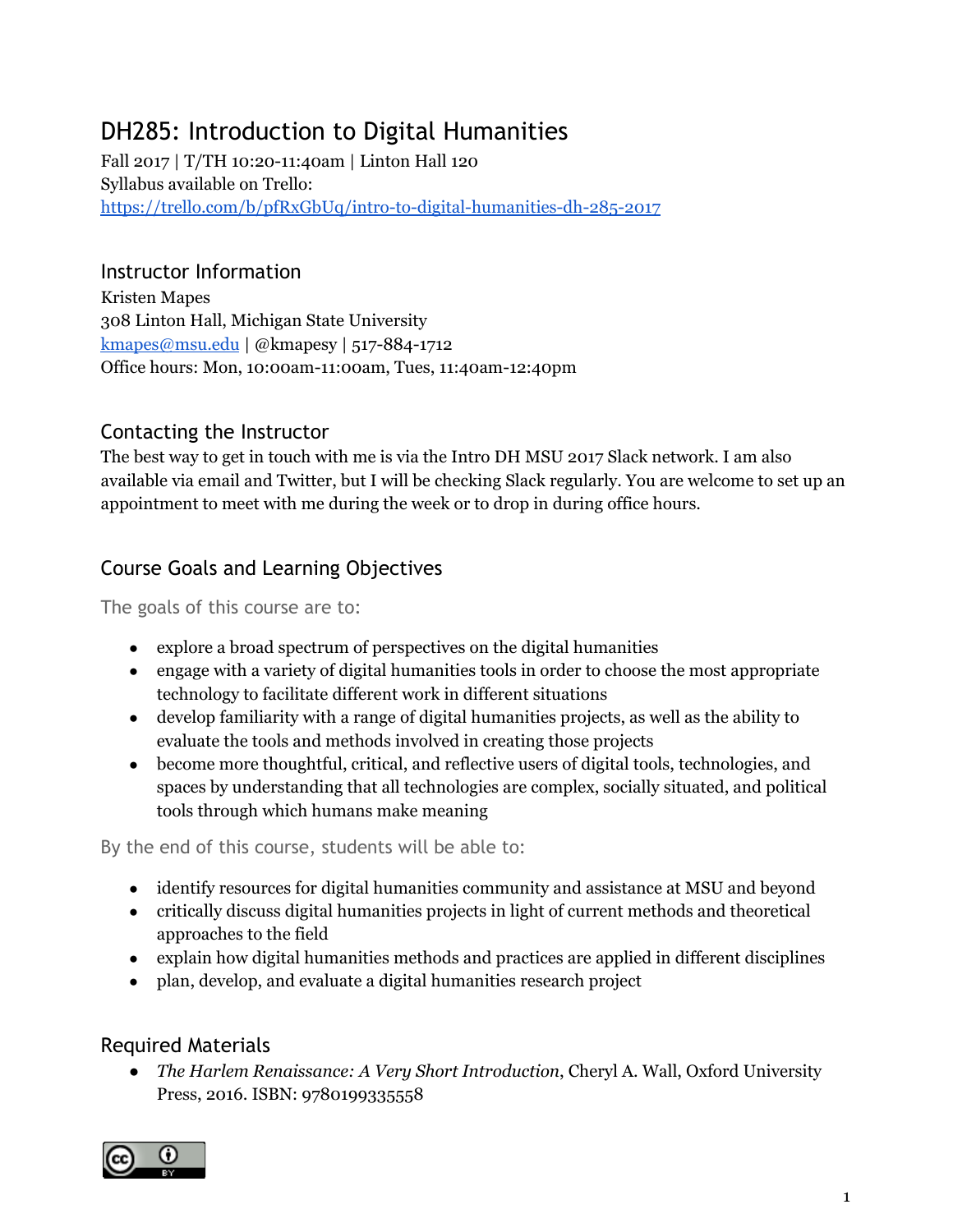### Assignments

| Disciplinary Presentation           | $10\%$ |
|-------------------------------------|--------|
| Project critique (x4)               | 5%     |
| Exam                                | 20%    |
| <b>Final Project</b>                | 35%    |
| <b>Attendance and Participation</b> | 15%    |

# Grading Scale

This course uses MSU's 4.0 grading scale. Credit will not be awarded for a score below 1.0 (59% or below).

| 4.0 | 92-100% |
|-----|---------|
| 3.5 | 86-91%  |
| 3.0 | 80-85%  |
| 2.5 | 75-79%  |
| 2.0 | 70-74%  |
| 1.5 | 65-69%  |
| 1.0 | 60-64%  |

# Extra Credit

Opportunities to earn extra credit will be offered throughout the semester. These may include additional tutorials, workshop attendance, attending a digital humanities related lecture, etc. Opportunities will be listed and updated in the "Extra Credit Opportunities" list in Trello.

### Embedded Librarian

Throughout the course, Megan Kudzia, Digital Scholarship Technology Librarian at MSU, will be available for assistance. She will attend a number of course sessions and be a fantastic resource as you work on your final projects. Feel free to ask her questions on Slack, via email (kudzia@mail.lib.msu.edu), and in person at the Main Library (by appointment).

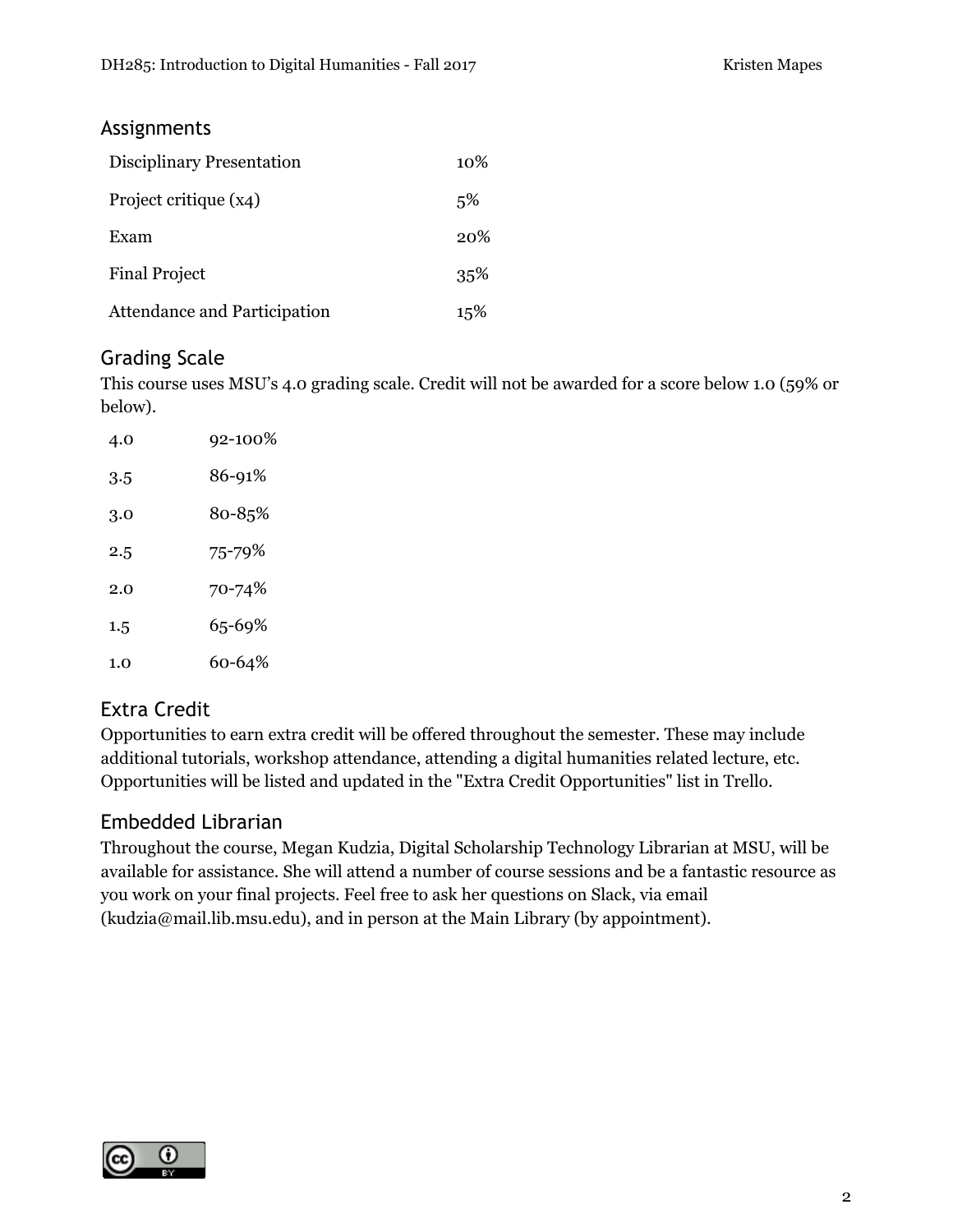# Course Policies

### **Course Technologies**

You will need to have access to certain digital technologies in order to complete your work. In some instances, these technologies may be new to you. You are responsible for making time to ramp up, troubleshoot, and learn. This activity will require your patience, can-do attitude, and sense of adventure.

- Access to [https://googleapps.msu.edu](https://googleapps.msu.edu/) for access course materials and complete your course work. You will also need access to a non-MSU google account at a couple of points. You may use your own Google account or create one specifically for the class.
- Your @msu.edu e-mail account. Check this email often (several times every day).
- A **Trello** account. Sign up using your @msu.edu email account at <https://trello.com/invite/dh285introtodh2017/1779b6151070150276f8f308f69c4975>. Only your classmates, our embedded librarian, and I will be able to see the project boards you create (unless you choose to make yours public). See [trello.com/guide](https://trello.com/guide) for an introduction to using this project management tool.
- A **Slack** account. Sign up using your @msu.edu email account at [https://join.slack.com/t/introdhmsu2017/signup.](https://join.slack.com/t/introdhmsu2017/signup) Only your fellow classmates, our embedded librarian, and I will be able to see this channel, so it is relatively private. See [slack.com/getting-started](http://slack.com/getting-started) for tips and tutorials about how to use Slack effectively for team communication.

If you are going to use a laptop or any other technology during class, make sure that it is not a distraction to yourself or others. Do not take phone calls, update your status, or text during class unless you have made arrangements with me ahead of time (due to some sort of emergency or care issue). Avoid using technology as a barrier to actively engaging during class. Instead, let it either augment our discussions or turn it off. You will need to have access to certain digital technologies in order to complete your work. In some instances, these technologies may be new to you. You are responsible for making time to ramp up, troubleshoot, and learn. This activity will require your patience, can-do attitude, and sense of adventure.

#### Attendance

Attendance is mandatory for this class. You are allowed two unexcused absences; further absences will result in the deduction of a third of a point from your final grade. If you miss a class, I do not need to know the reason why unless it is because of a death in the family or a religious holiday.

Lateness disrupts the entire class, especially in a small discussion course like ours. If you are more than 10 minutes late, I will mark it as half an absence.

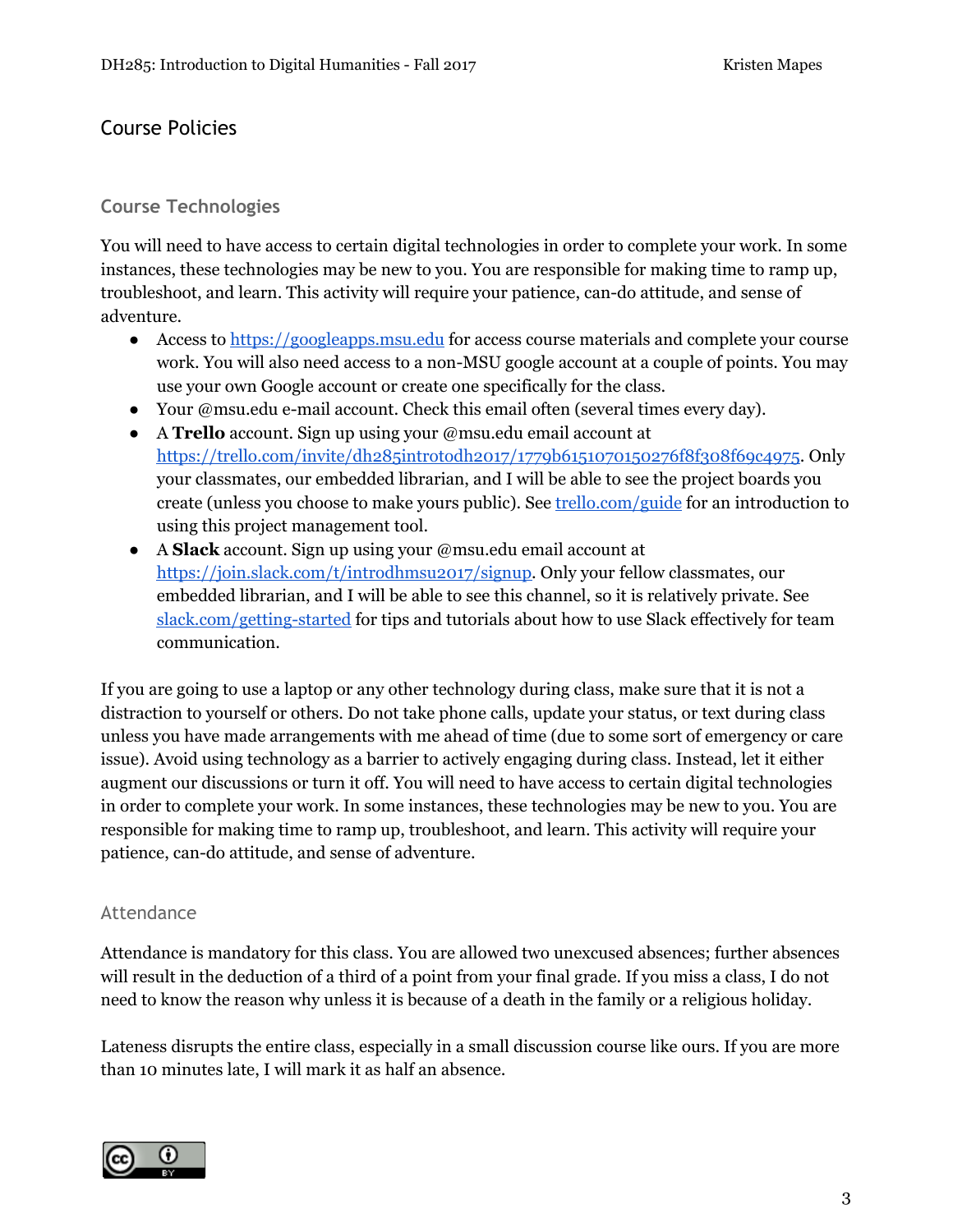#### Late Assignments

Assignments are due at the beginning of the class period on the day they are due. Any assignment turned in on the same day as the deadline but after the beginning of class will lose points. Assignments turned in later than the due date will not be accepted.

#### Ethics and Academic Integrity

The work you submit must be produced originally for this class. An additional expectation is that you will follow this basic ethical obligation: You should credit others' contributions to your work. You should not claim, as your own, work (or writing) that is not your own. To do so is considered plagiarism. It is perfectly appropriate for you to borrow graphics, to quote passages, and to use ideas from others. However, whenever you do that, follow appropriate conventions for citing and using your sources. Procedures for responding to cases of academic honesty and possible repercussions are outlined in Spartan Life: Student Handbook and Resource Guide. They can also be found on the web at[:](http://www.msu.edu/unit/ombud/honestylinks.html) <http://www.msu.edu/unit/ombud/honestylinks.html>

#### Special Needs and Accommodations

To receive accommodation for any disability, students must first register with the Resource Center for Persons with Disabilities. The RCPD will request appropriate documentation and make a determination regarding the nature of the accommodation to which a student is entitled. The RCPD will then give the student a "visa" that specifies the kind of accommodation that may be provided. It is then the responsibility of the student seeking accommodation to present the visa to his/her instructor.

That said, we all learn in different ways and process information differently. Please talk to me as soon as possible about your individual learning needs and the ways in which we can accommodate you. Even if you do not have a documented disability, remember that there are support services available to you at MSU such as the Writing Center [\(http://writing.msu.edu\)](http://writing.msu.edu/) and the Learning Resources Center [\(http://lrc.msu.edu\)](http://lrc.msu.edu/).

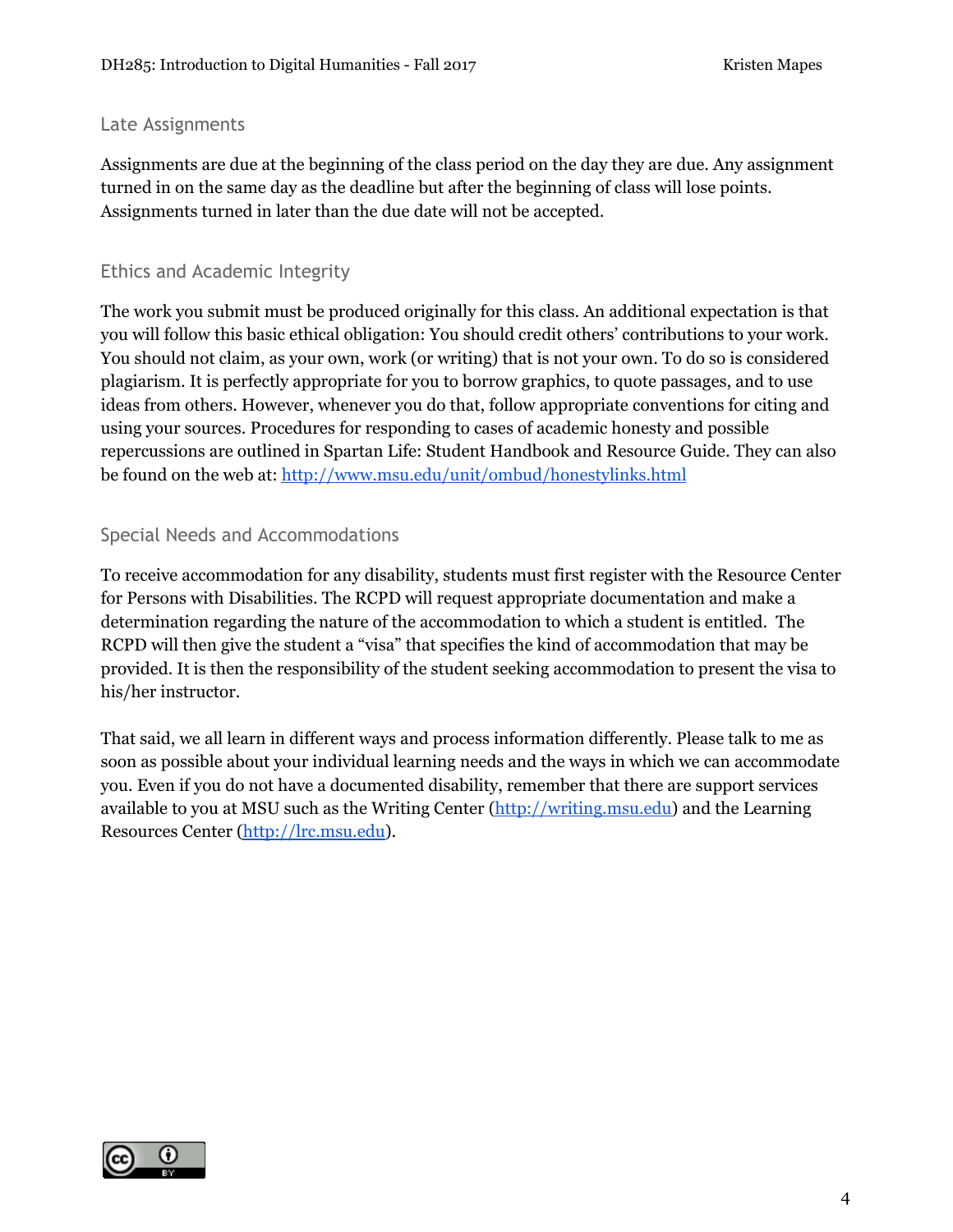### Assignments

Disciplinary Presentation (10%)

Present digital humanities approaches within a particular discipline. Each student will present on a different discipline and should include examples of several project examples in the presentation.

Plan a 5 minute presentation, which should address the following points:

- How has DH impacted this discipline?
- What methods does DH in this discipline use?
- What are some of the well known DH projects in the discipline?

The research done for this assignment will familiarize you with concrete examples and a range of approaches to DH from the traditional disciplines. Presentation experience will provide students with confidence in discussing DH trends.

See the Trello card for the assignment for discipline options and for research resources ([https://trello.com/c/dkruAvsg/34-disciplinary-presentation\)](https://trello.com/c/dkruAvsg/34-disciplinary-presentation).

Digital Humanities Project Critiques (4 over the course of the semester, 5% each)

Digital Humanities projects come in many forms, rely on a wide array of data types, and involve any manner of technologies. Becoming accustomed to navigating a project site and exploring how each project approached its data, process, and presentation is a crucial skill for this class.

Select any DH project you wish (except those that we have already analyzed in class). Explore the project goals, what type of data it used, how that data was found and/or transformed, what technologies were used, and why. Copy the Project Evaluation Template document ([go.cal.msu.edu/dhprojectevaltemplate\)](http://go.cal.msu.edu/dhprojectevaltemplate) and fill it out as you analyze the project. Include your own analysis of how successful you think the project was in achieving its aims, and why or why not.

This is a short, 1 page, report, so be concise and clear. At the top of your paper, be sure to include your name, the project title, primary authors/contributors, and the URL.

Exam (20%)

Final Project (35%)

Students may work in groups (size determined by topics and interests) or individually to examine a research question using digital humanities methods. Each group will be tasked with dividing duties according to each group member's strengths, selecting appropriate data and tools to conduct the research, and determining the deliverable type (e.g. multimedia website, map, network, etc).

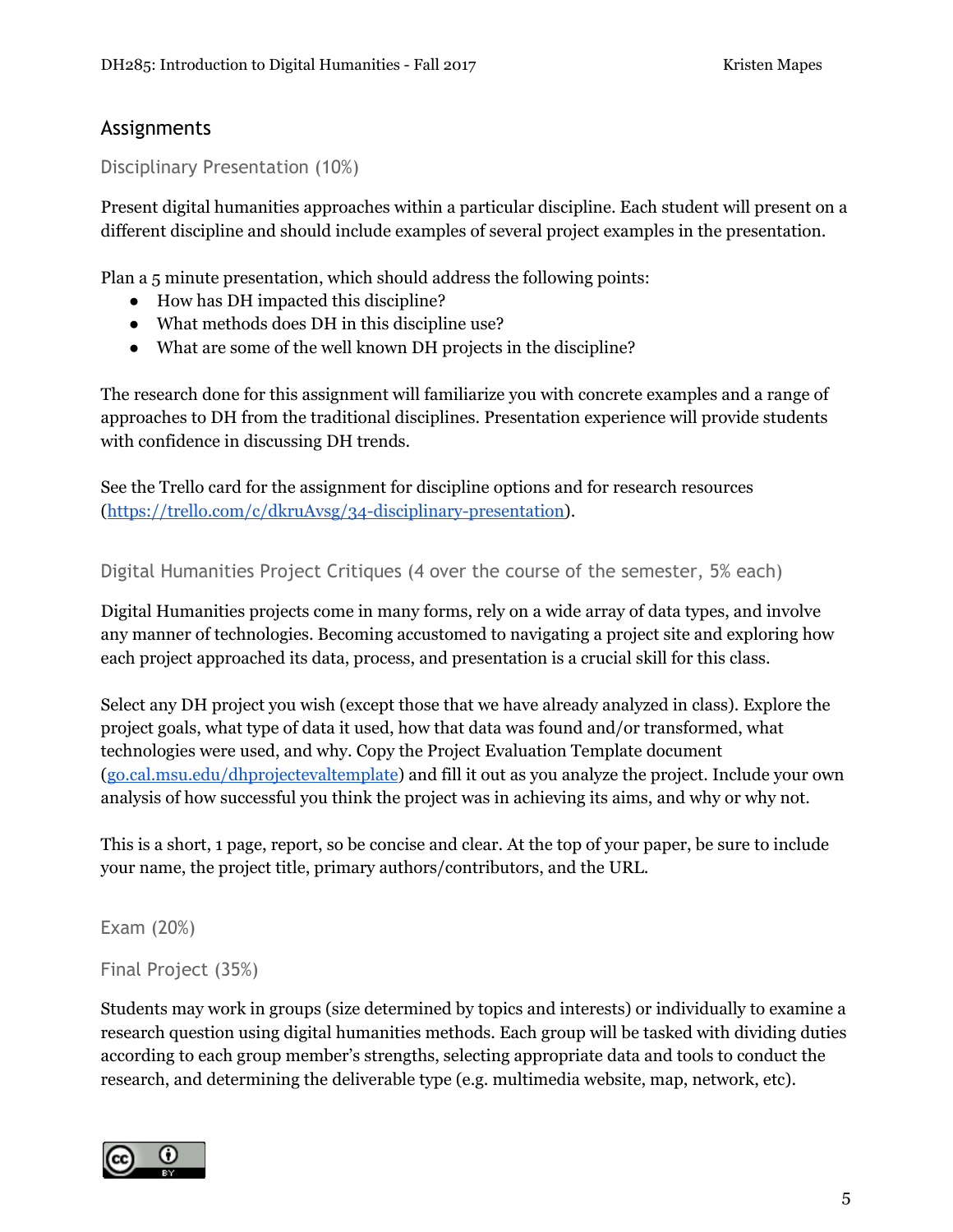During the semester, the following assignments will be due before the submission of the project on the final day of class.

- Project Proposal Single page description of the research question being posed, ideas for where data to analyze will come from, proposed methods for analysis, and proposed final deliverable.
- Draft Presentation You will give a 5 minute presentation to the class. At this presentation, the project should be as complete as possible so as to allow for feedback and advice from the rest of the class and the professor. The presentation should share the final deliverable, what it is meant to accomplish, and discuss challenge or problem areas where the group or individual could benefit from the collective assistance of the class.
- Project Presentation 10-12 minute presentation of the final project, including methodology, during the final class day

A full description of the final project requirements and grading criteria may be found here ([https://docs.google.com/document/d/1BeXQukxVsxF9agV-YIfQu6bz88D93bmNzc9ly6A9aUs/ed](https://docs.google.com/document/d/1BeXQukxVsxF9agV-YIfQu6bz88D93bmNzc9ly6A9aUs/edit) [it\)](https://docs.google.com/document/d/1BeXQukxVsxF9agV-YIfQu6bz88D93bmNzc9ly6A9aUs/edit)

### Attendance and Participation (15%)

Active participation in the course is required. See the attendance policy for information about absences and how they affect your grade. Come to class prepared to discuss the readings due that day and/or having explored the tools we will be learning. Plan on expressing your ideas, frustrations, questions, and confusions. This is a small, discussion based class, so we have the opportunity to delve deeply into issues. Participation also extends to the online portal to the course, the Intro DH MSU 2017 Slack network. You periodically will be required to post something in Slack before class about the readings and assignments. Doing so on time will count toward your overall participation grade. Slack is a fantastic resource for airing questions and comments and sharing ideas and resources that don't come up in class. Contributing to the conversation in Slack will help improve your participation grade.

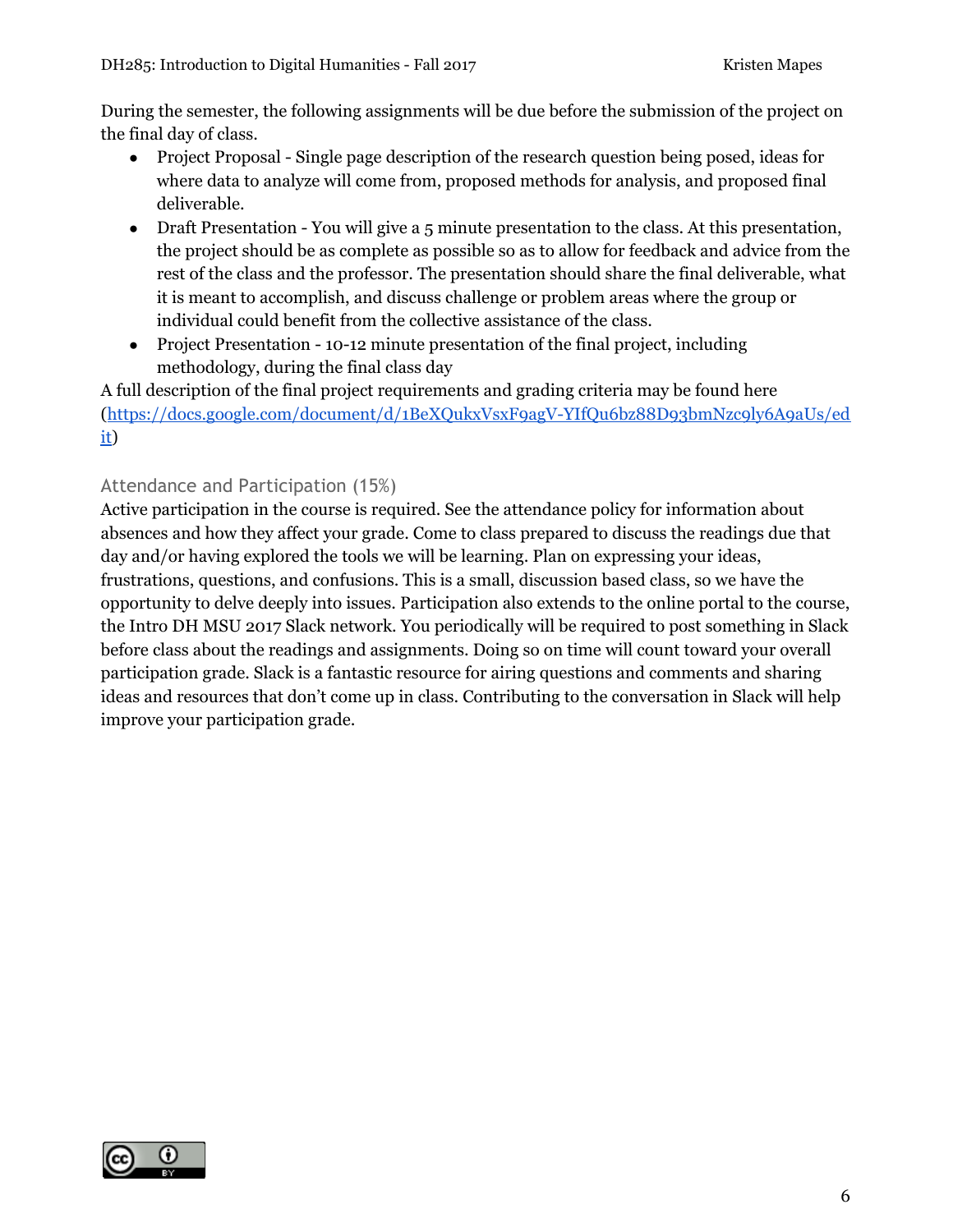# **Schedule**

*See Trello as reading assignments for the following classes are finalized.*

**August 31 (Thurs) - Introduction**

Introductions and syllabus review. Brief tutorial on using the class technologies of Trello and Slack.

**September 5 (Tues) - Digital Humanities Intro and History, Part 1**

Discussion of what digital humanities is and where it came from.

Readings due [everyone reads]:

- Humanities to Digital Humanities, Anne Burdick, Johanna Drucker, Peter Lunefeld, Todd Presner, Jeffrey Schnapp, *Digital\_Humanities*, MIT Press, 2012, p. 3-26 [[available](https://search-ebscohost-com.proxy2.cl.msu.edu/login.aspx?direct=true&db=e000xna&AN=513656&scope=site) via MSU [Libraries](https://search-ebscohost-com.proxy2.cl.msu.edu/login.aspx?direct=true&db=e000xna&AN=513656&scope=site) as an ebook]
- Making the case for the Black Digital Humanities, Kim Gallon, *Debates in the Digital Humanities*, 2016, <http://dhdebates.gc.cuny.edu/debates/text/55>

Readings due [divided up so you only read one]:

- The Humanities, Done Digitally, Kathleen Fitzpatrick, *Debates in the Digital Humanities*, 2012, <http://dhdebates.gc.cuny.edu/debates/text/30>
- The history of humanities computing, Susan Hockey, *A Companion to Digital Humanities*, 2004,

[http://www.digitalhumanities.org/companion/view?docId=blackwell/9781405103213/978](http://www.digitalhumanities.org/companion/view?docId=blackwell/9781405103213/9781405103213.xml&chunk.id=ss1-2-1) [1405103213.xml&chunk.id=ss1-2-1](http://www.digitalhumanities.org/companion/view?docId=blackwell/9781405103213/9781405103213.xml&chunk.id=ss1-2-1)

- What is Digital Humanities and what's it doing in English departments?, Matthew G. Kirschenbaum, *Debates in the Digital Humanities*, 2012, <http://dhdebates.gc.cuny.edu/debates/text/38>
- "This is why we fight": Defining the values of the Digital Humanities, Lisa Spiro, *Debates in the Digital Humanities*, 2012, <http://dhdebates.gc.cuny.edu/debates/text/13>

**September 7 (Thurs) - Text, Part 1: Text Data, Digitization, and OCR**

Readings due:

- Introduction, *Metadata*, by Jeffrey Pomerantz, MIT Press, 2015, p. 1-18 [see upload in Slack]
- Introduction: The Harlem Renaissance as History, Memory, and Myth, Jeffrey B. Ferguson, *The Harlem Renaissance: A Brief History with Documents*, Bedford/St. Martin's Press, 2008, p. 1-34, 188-189 [See Slack for the pdf]
- Claude McKay: New Site, Expanded Project (with Network Diagrams), Amardeep Singh, 2016,

<http://www.electrostani.com/2016/11/claude-mckay-new-site-expanded-project.html>

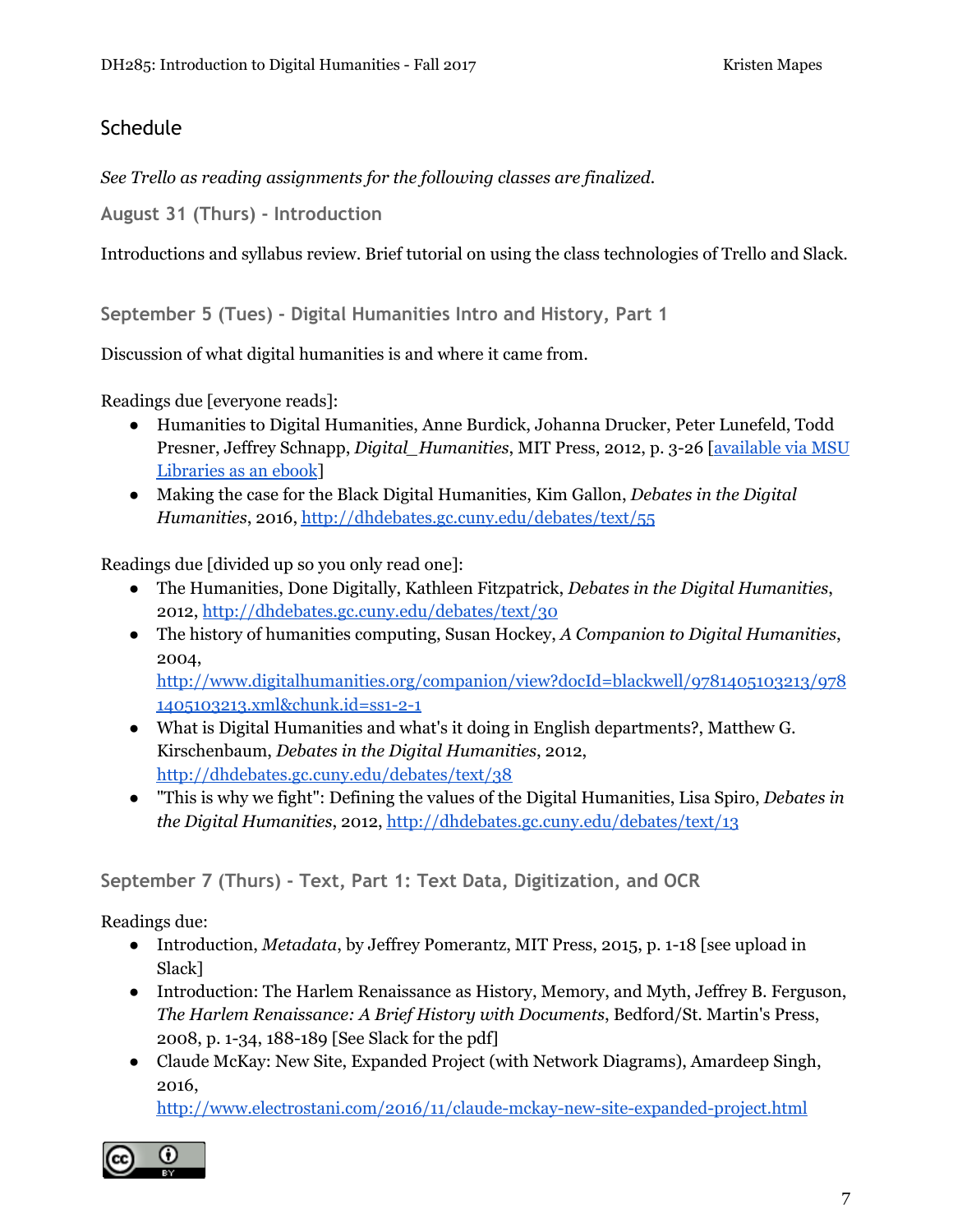● April 5, 1933, *Black Quotidian*, Matthew Delmont, <http://blackquotidian.com/anvc/black-quotidian/april-5-1933?path=index>

Projects to explore:

- The Charles Chestnutt Digital Archive, [http://www.chesnuttarchive.org](http://www.chesnuttarchive.org/)
- Claude McKay's Early Poetry (1911-1922): A Digital Collection, <https://scalar.lehigh.edu/mckay/index>
- Chronicling America, [http://chroniclingamerica.loc.gov](http://chroniclingamerica.loc.gov/)
- US News Map (which builds on the Chronicling America Project), [http://usnewsmap.com](http://usnewsmap.com/)

**September 12 (Tues) - Text, Part 2: Text Analysis**

Readings due:

- When the Negro was in vogue, *The Harlem Renaissance: A Very Short Introduction*, Cheryl A. Wall, Oxford University Press, 2016, p. 1-21
- Seven ways humanists are using computers to understand texts, Ted Underwood, 2015, [http://tedunderwood.com/2015/06/04/seven-ways-humanists-are-using-computers-to-un](http://tedunderwood.com/2015/06/04/seven-ways-humanists-are-using-computers-to-understand-text/) [derstand-text/](http://tedunderwood.com/2015/06/04/seven-ways-humanists-are-using-computers-to-understand-text/)
- Why I dig: Feminist approaches to text analysis, Lisa Marie Rhody, *Debates in Digital Humanities*, 2016, <http://dhdebates.gc.cuny.edu/debates/text/97>
- Using Google's N-Gram Viewer for historical textual analysis, Todd R., 2016, <http://juvenileinstructor.org/using-googles-ngram-viewer-for-historical-textual-analysis/>
- Pitfalls of using Google N-Gram to study language, *Wired*, 2015, <https://www.wired.com/2015/10/pitfalls-of-studying-language-with-google-ngram/>

In class, we will conduct text analysis using Voyant ([http://voyant-tools.org](http://voyant-tools.org/)).

### **September 14 (Thurs) - Doing Research**

Readings due:

- Inventing new selves, *The Harlem Renaissance: A Very Short Introduction*, Cheryl A. Wall, Oxford University Press, 2016, p. 22-43
- Harlem: City of dreams, *The Harlem Renaissance: A Very Short Introduction*, Cheryl A. Wall, Oxford University Press, 2016, p. 44-67
- Best practice principles of designing your first project, Jennifer Guiliano and Simon Appleford, *devdh*, 2013, <http://devdh.org/lectures/design/bestpractice/> [listen to the podcast as well as looking at the slides]

Websites to explore:

● Explore the National Endowment for the Humanities Office of Digital Humanities featured projects page ([http://www.neh.gov/divisions/odh/featured-project\)](http://www.neh.gov/divisions/odh/featured-project).

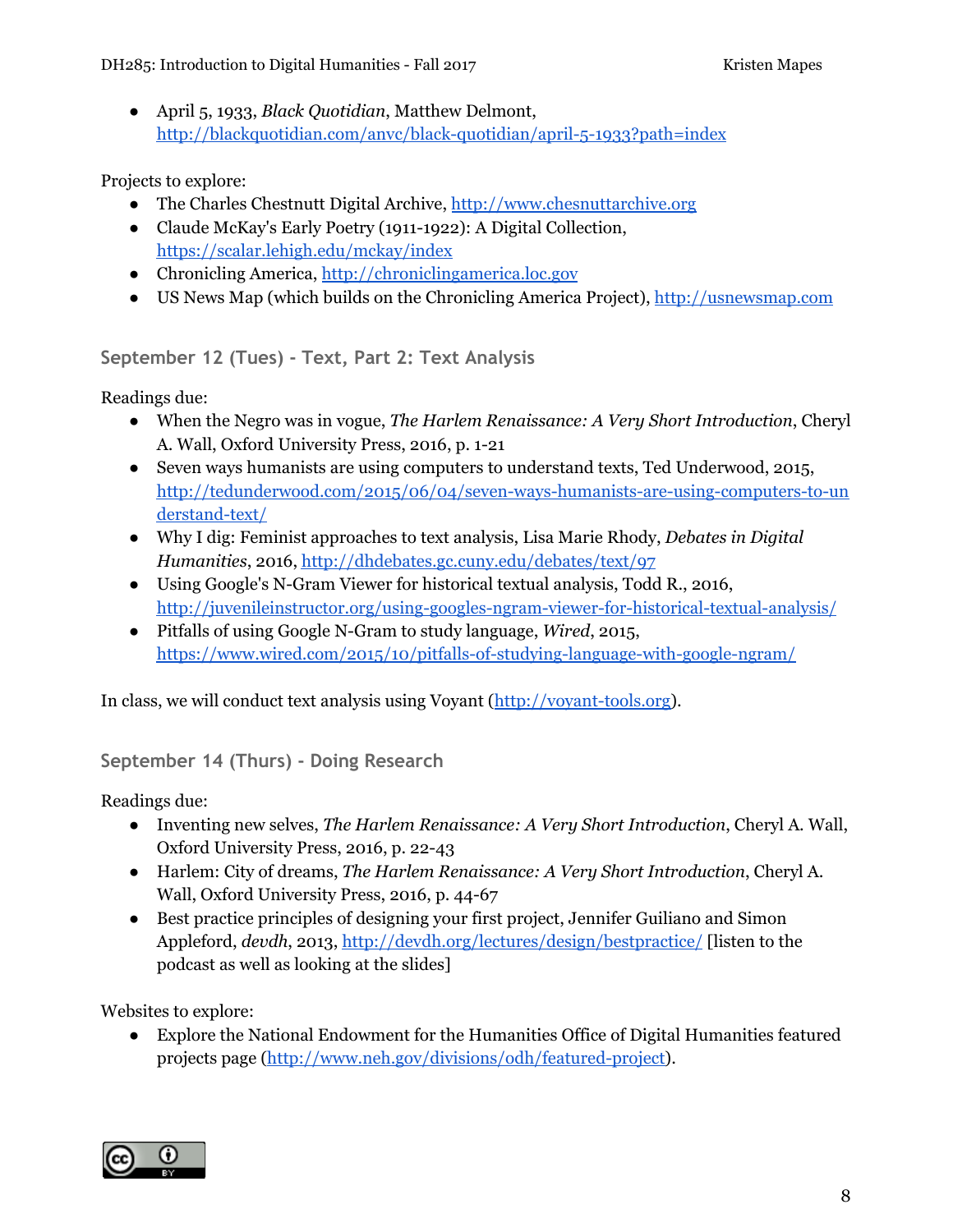DH285: Introduction to Digital Humanities - Fall 2017 The State of the Research Rapes

- Also, look at the most recent DH grants, awarded in summer 2017 (<https://www.neh.gov/divisions/odh/grant-news/announcing-new-2017-odh-grant-awards> ).
- NEH White Papers collection in Humanities Commons, <https://hcommons.org/deposits/?tag=neh+white+papers>
- Digital Humanities Now, [http://digitalhumanitiesnow.org](http://digitalhumanitiesnow.org/)
- Digital Humanities Awards, [http://dhawards.org](http://dhawards.org/)
- Digital Humanities Quarterly, <http://www.digitalhumanities.org/dhq/>
- DH Commons, [http://dhcommons.org](http://dhcommons.org/)
- Digital Humanities Q&A, <http://digitalhumanities.org/answers/>
- HASTAC, [https://www.hastac.org](https://www.hastac.org/)

**September 19 (Tues) - Disciplinary Presentations**

# **Assignment due**: Disciplinary Presentation

**September 21 (Thurs) - Beyond 2D, Part 1: Virtual Reality and Reconstruction**

Readings due:

- What is Africa to me?, *The Harlem Renaissance: A Very Short Introduction*, Cheryl A. Wall, Oxford University Press, 2016, p. 68-87
- Making virtual worlds, Christopher Johanson, *A new companion to digital humanities*, Susan Schreibman, Ray Siemens, and John Unsworth, eds. 2015, p. 110-126 [available via MSU Libraries as an ebook, <http://catalog.lib.msu.edu/record=b11860138~S39a>]
- The man who rebuilt 1920s Harlem in virtual reality, Craig S. Baker, *The Atlantic*, 2015, [http://www.theatlantic.com/technology/archive/2015/06/the-man-who-rebuilt-1920s-harl](http://www.theatlantic.com/technology/archive/2015/06/the-man-who-rebuilt-1920s-harlem-in-virtual-reality/396089/) [em-in-virtual-reality/396089/](http://www.theatlantic.com/technology/archive/2015/06/the-man-who-rebuilt-1920s-harlem-in-virtual-reality/396089/)
- Understanding virtual experiences by configuring them, Patricia Harkin, *Configuring history: Teaching the Harlem Renaissance through virtual reality cityscapes*, James J. Sosnoski, Patricia Harkin, and Bryan Carter, eds., Peter Lang Press, 2006,p. 15-29 [see Slack for upload]

**September 26 (Tues) - Beyond 2D, Part 2: Photogrammetry and 3D Modeling [Class will take place in LEADR, Old Horticulture 112]**

The class will be held in LEADR, a DH lab in the History and Anthropology Departments. LEADR Assistant Director Alice Lynn McMichael will lead the class.

Background information: Photogrammetry is a process that uses photographs to measure a subject. It can also used to map points and measurements from those photos onto a three-dimensional image in order to produce a digital 3D model. In some cases, researchers will then make a physical copy of the digital model using a 3D printer or other material.

Some questions to keep in mind for the readings below:

● How might we understand something better (or differently) by making a model of it?

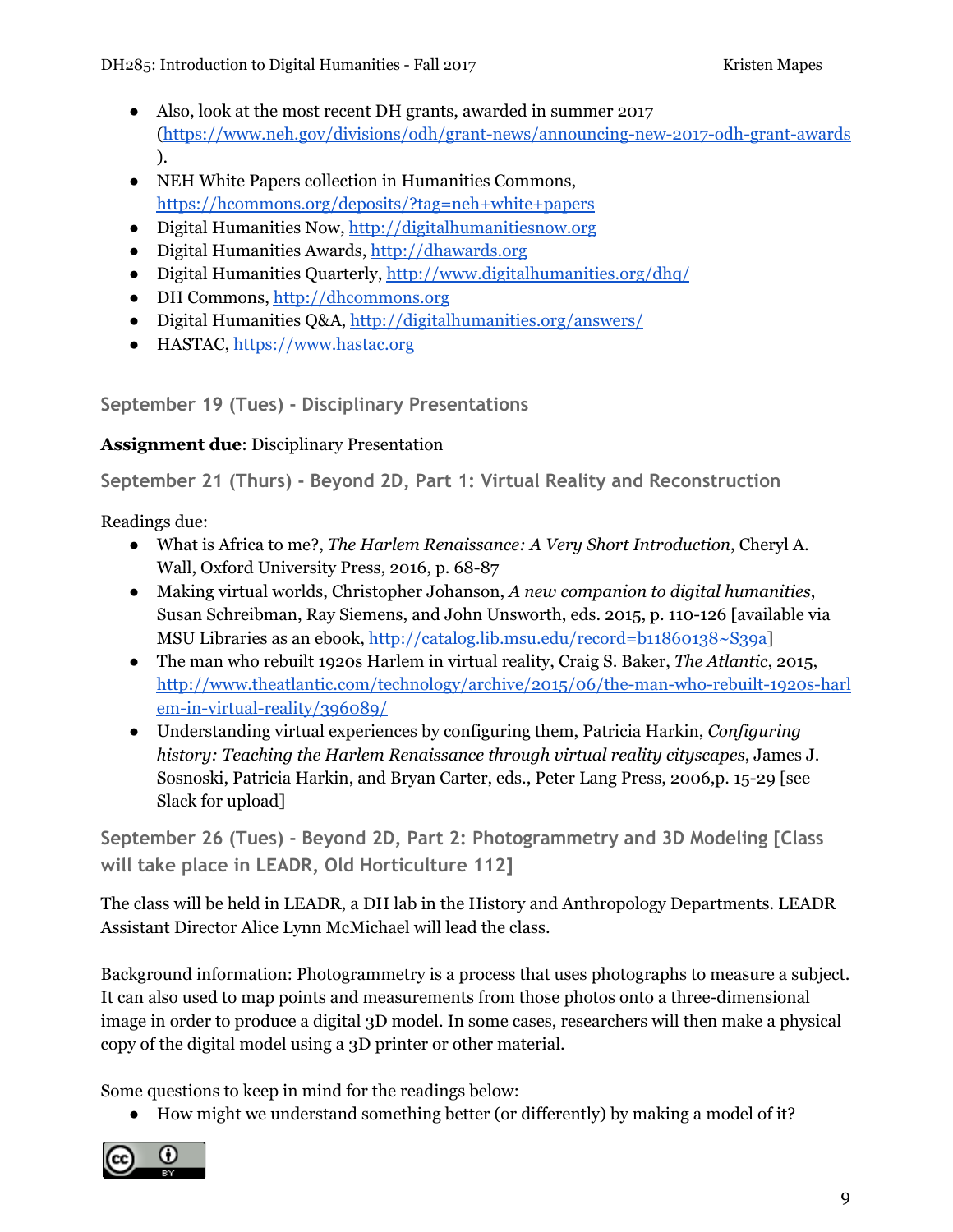DH285: Introduction to Digital Humanities - Fall 2017 The State of the Research Rapes

● How and when should we include context when documenting cultural heritage objects or spaces?

Websites to check out and readings due:

- Sketchfab, especially the British Museum account: <https://sketchfab.com/britishmuseum>
- Cultural Heritage Spotlight: Maritime Archaeologists Use Photogrammetry to Document Historic Shipwrecks, Sketchfab blog, [https://blog.sketchfab.com/cultural-heritage-spotlight-maritime-archaeologists-use-photo](https://blog.sketchfab.com/cultural-heritage-spotlight-maritime-archaeologists-use-photogrammetry-document-historic-shipwrecks/) [grammetry-document-historic-shipwrecks/](https://blog.sketchfab.com/cultural-heritage-spotlight-maritime-archaeologists-use-photogrammetry-document-historic-shipwrecks/)
- The Ethics of 3D-Printing Syria's Cultural Heritage, Sarah Bond, *Forbes*, 2016, [http://www.forbes.com/sites/drsarahbond/2016/09/22/does-nycs-new-3d-printed-palmy](http://www.forbes.com/sites/drsarahbond/2016/09/22/does-nycs-new-3d-printed-palmyra-arch-celebrate-syria-or-just-engage-in-digital-colonialism/#71d8c4602d26) [ra-arch-celebrate-syria-or-just-engage-in-digital-colonialism/#71d8c4602d26](http://www.forbes.com/sites/drsarahbond/2016/09/22/does-nycs-new-3d-printed-palmyra-arch-celebrate-syria-or-just-engage-in-digital-colonialism/#71d8c4602d26)
- Slick Replica of Palmyra's Triumphal Arch Arrives in New York, Prompting Questions, Claire Voon, *Hyperallergic*, 2016, [http://hyperallergic.com/323978/slick-replica-of-palmyras-triumphal-arch-arrives-in-new](http://hyperallergic.com/323978/slick-replica-of-palmyras-triumphal-arch-arrives-in-new-york-prompting-questions/) [-york-prompting-questions/](http://hyperallergic.com/323978/slick-replica-of-palmyras-triumphal-arch-arrives-in-new-york-prompting-questions/)

**Class cancelled September 28 (Thurs) - Beyond 2D, Part 3**

### **Assignment Due: Project Critique 1**

#### Virtual Harlem project discussion and conversation with Bryan Carter

Reading due:

- Strong roots sink down, and Epilogue, *The Harlem Renaissance: A Very Short Introduction*, Cheryl A. Wall, Oxford University Press, 2016, p. 88-109, 110-116
- Virtual Harlem in the beginning: Retrospective reflections, Bryan Carter, *Configuring history: Teaching the Harlem Renaissance through virtual reality cityscapes*, James J. Sosnoski, Patricia Harkin, and Bryan Carter, eds., Peter Lang Press, 2006, p. 47-57 [see Slack for upload]
- The technologies used in the Virtual Harlem project, Jim Pyfer, *Configuring history: Teaching the Harlem Renaissance through virtual reality cityscapes*, James J. Sosnoski, Patricia Harkin, and Bryan Carter, eds., Peter Lang Press, 2006, p. 99-104 [see Slack for upload]

Project materials to explore:

- <https://www.evl.uic.edu/cavern/harlem/>
- <https://www.youtube.com/watch?v=xOl3Xmfca2s>

**October 3 (Tues) - Mapping, Part 1**

Readings due:

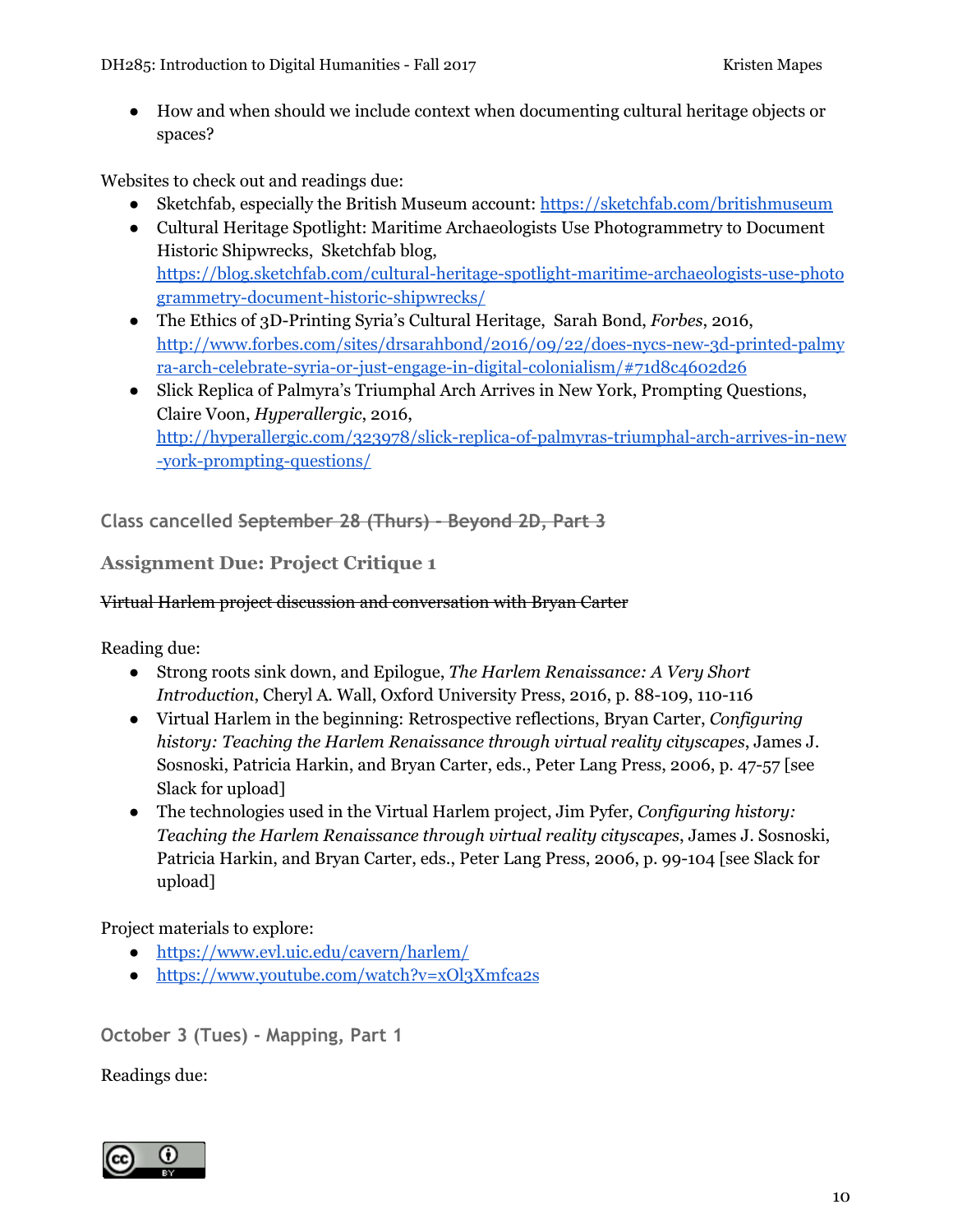- Anatomy of a Web Map,Alan McConchie and Beth Schechter, <http://maptime.io/anatomy-of-a-web-map>
- Mapping the Geospatial Turn, Todd Presner and David Shepard, *A new companion to digital humanities*, Susan Schreibman, Ray Siemens and John Unsworth, eds. 2015, p. 199-212 [available via MSU Libraries as an ebook, [http://catalog.lib.msu.edu/record=b11860138~S39a\]](http://catalog.lib.msu.edu/record=b11860138~S39a)

Projects to explore:

- The Negro Travelers' Green Book (USC project), <http://library.sc.edu/digital/collections/greenbookmap.html>
- Navigating the Green Book (NYPL project), <http://publicdomain.nypl.org/greenbook-map/>
- Mapping the Second Ku Klux Klan, 1915-1940, <https://labs.library.vcu.edu/klan/>
- A Red Record, Revealing Lynching in North Carolina, [http://lynching.web.unc.edu](http://lynching.web.unc.edu/)

### **October 5 (Thurs) - Mapping, Part 2**

Readings due and video lecture to watch:

- Johanna Drucker, Graphic Provocations: What Do Digital Humanists Want from Visualization?, Susan Hockey Lecture in Digital Humanities, University College London, 25 May 2016, <https://www.ucl.ac.uk/dh/events/SusanHockeyLecture/2016>
- Colin Gordon, "Red Lines, Black Lives", *Dissent*, October 25, 2016, <https://www.dissentmagazine.org/blog/redlining-black-lives-holc-mapping-inequality>
- "Gaps in the Map: Why We're Mapping Everything, and Why Not Everything Can, or Should, be Mapped", Shannon Mattern, September 18, 2015, [http://www.wordsinspace.net/shannon/2015/09/18/gaps-in-the-map-why-were-mapping](http://www.wordsinspace.net/shannon/2015/09/18/gaps-in-the-map-why-were-mapping-everything-and-why-not-everything-can-or-should-be-mapped/)[everything-and-why-not-everything-can-or-should-be-mapped/](http://www.wordsinspace.net/shannon/2015/09/18/gaps-in-the-map-why-were-mapping-everything-and-why-not-everything-can-or-should-be-mapped/)

Projects to explore:

- Mapping Inequality, Redlining in New Deal America, <https://dsl.richmond.edu/panorama/redlining/#loc=4/36.71/-96.93&opacity=0.8>
- Mapping Prejudice, [https://www.mappingprejudice.org](https://www.mappingprejudice.org/)
- Map of White Supremacy Mob Violence, <http://www.monroeworktoday.org/explore/map2/index.html>

**October 10 (Tues) - Mapping, Part 3**

We will spend time looking at the Digital Harlem project in depth. In class, we will explore mapping using Palladio ([http://hdlab.stanford.edu/palladio/\)](http://hdlab.stanford.edu/palladio/). The second part of class will be devoted to getting started thinking about your final projects.

Readings due:

• Mapping a Riot, Harlem 1935, <http://raceriothistorytoday.weebly.com/blog/mapping-a-riot-harlem-1935>

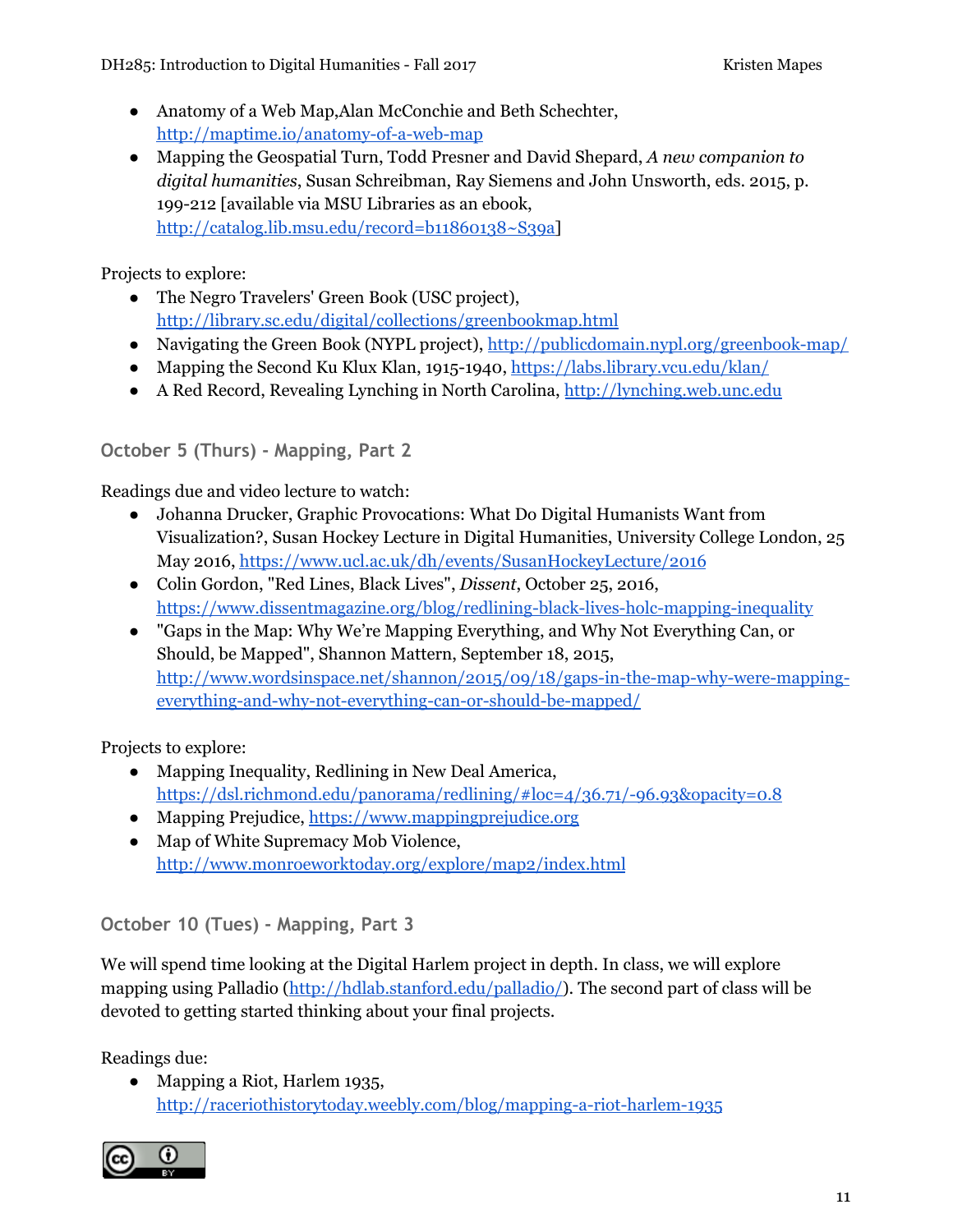Project to explore:

● Digital Harlem, [http://digitalharlem.org](http://digitalharlem.org/)

**October 12 (Thurs) - Design and the User: Accessibility and User Experience**

#### **Assignment due**: Project Critique 2

#### Readings due:

- Chapters 1, 6, & 7 in *A Web for Everyone: Designing Accessible User Experiences*, Rosenfeld Press, 2013, p. 1-10, 88-99, 104-122, [available via MSU Libraries as an e-book, [http://catalog.lib.msu.edu/record=b10853616~S39a\]](http://catalog.lib.msu.edu/record=b10853616~S39a)
- Disability, Universal Design, and the Digital Humanities, George H. Williams, *Debates in the Digital Humanities*, 2012, <http://dhdebates.gc.cuny.edu/debates/text/44>

Projects to explore:

- Ancient West African History, <http://www.thewright.org/teachingmodules/history/>
- Black New Yorkers, [https://blacknewyorkers-nypl.org](https://blacknewyorkers-nypl.org/)

**October 17 (Tues) - Network Analysis, Part 1**

#### **Assignment due:** Project ideas

Readings due:

- Using metadata to find Paul Revere, Kieran Healy, 2013, <http://kieranhealy.org/blog/archives/2013/06/09/using-metadata-to-find-paul-revere/>
- Definitions, Metadata, Jeffrey Pomerantz, MIT Press, 2015, p. 19-64 [will be available via MSU Libraries as an ebook]
- Use Metadata, *Metadata*, Jeffrey Pomerantz, MIT Press, 2015, p. 117-131 [will be available via MSU Libraries as an ebook]

Project to explore:

• The universe of Miles Davis, Matt Daniels, <http://polygraph.cool/miles/>

In class, we will explore making networks using Palladio ([http://hdlab.stanford.edu/palladio/\)](http://hdlab.stanford.edu/palladio/).

**October 19 (Thurs) - Network Analysis, Part 2**

Readings due:

● The Semantic Web, *Metadata*, Jeffrey Pomerantz, MIT Press, 2015, p. 152-186 [will be available via MSU Libraries as an ebook]

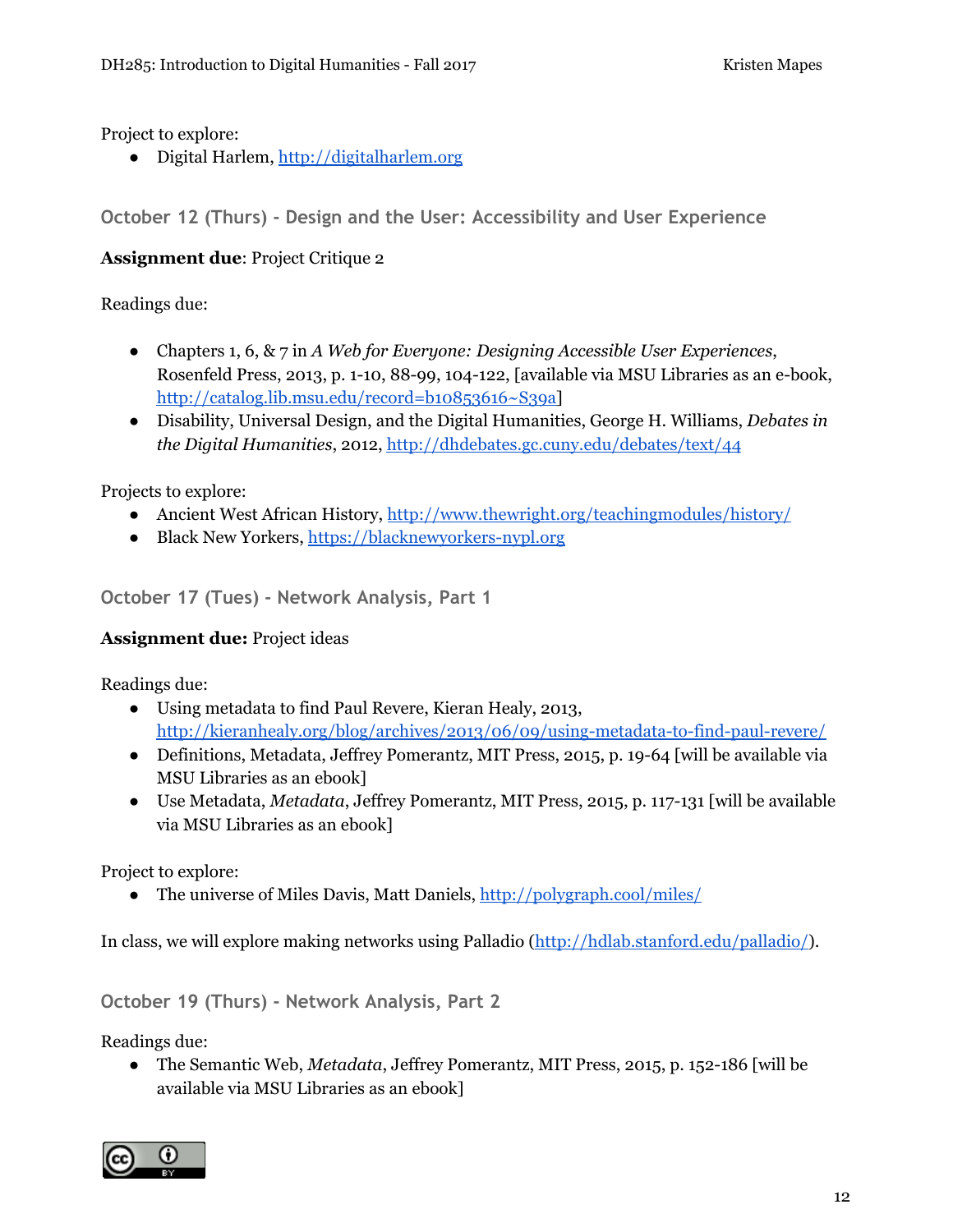DH285: Introduction to Digital Humanities - Fall 2017 The Contract Contract Research Rapper

● Zen and the art of linked data: New strategies for a semantic web of humanist knowledge, Dominic Oldman, Martin Doerr, and Stefan Gradmann, *A new companion to digital humanities*, Susan Schreibman, Ray Siemens, and John Unsworth, eds. 2015, p. 251-273 [available online via MSU Libraries]

Projects to explore:

- Linked Jazz, [https://linkedjazz.org](https://linkedjazz.org/)
- NYPL Archive and Manuscript Explorer, <http://archives.nypl.org/terms>

**October 24 (Tues) - Images and Databases, Part 1**

Digital images and archives - workflows and metadata.

Project to explore:

● Umbra, [https://www.umbrasearch.org](https://www.umbrasearch.org/)

Podcasts to listen to:

● Frankie Manning and the Lindy Hop, Part 1, *Stuf You Missed in History Class*, May 18, 2015,

[http://www.missedinhistory.com/podcasts/frankie-manning-and-the-lindy-hop-part-1.ht](http://www.missedinhistory.com/podcasts/frankie-manning-and-the-lindy-hop-part-1.htm) [m](http://www.missedinhistory.com/podcasts/frankie-manning-and-the-lindy-hop-part-1.htm)

● Frankie Manning and the Lindy Hop, Part 2, *Stuf You Missed in History Class*, May 20, 2015, [http://www.missedinhistory.com/podcasts/frankie-manning-and-the-lindy-hop-part-2.ht](http://www.missedinhistory.com/podcasts/frankie-manning-and-the-lindy-hop-part-2.htm) [m](http://www.missedinhistory.com/podcasts/frankie-manning-and-the-lindy-hop-part-2.htm)

In class, we will explore curating image collections using Palladio (<http://hdlab.stanford.edu/palladio/>).

**October 26 (Thurs) - Images and Databases, Part 2 [Guest: Scott Schopieray]**

Large scale image analysis and Imageplot/Image J lab

Readings due and projects to review:

- Information visualization concepts, Johanna Drucker, 2013, Introduction to Digital Humanities: Concepts, Methods, and Tutorials for Students and Instructors, UCLA, [http://dh101.humanities.ucla.edu/?page\\_id=40](http://dh101.humanities.ucla.edu/?page_id=40)
- What is visualization?, Lev Manovich, 2010, [http://manovich.net/content/04-projects/064-what-is-visualization/61\\_article\\_2010.pdf](http://manovich.net/content/04-projects/064-what-is-visualization/61_article_2010.pdf)
- <http://selfiecity.net/>
- <http://lab.softwarestudies.com/2010/11/one-million-manga-pages.html>
- <http://www.on-broadway.nyc/>

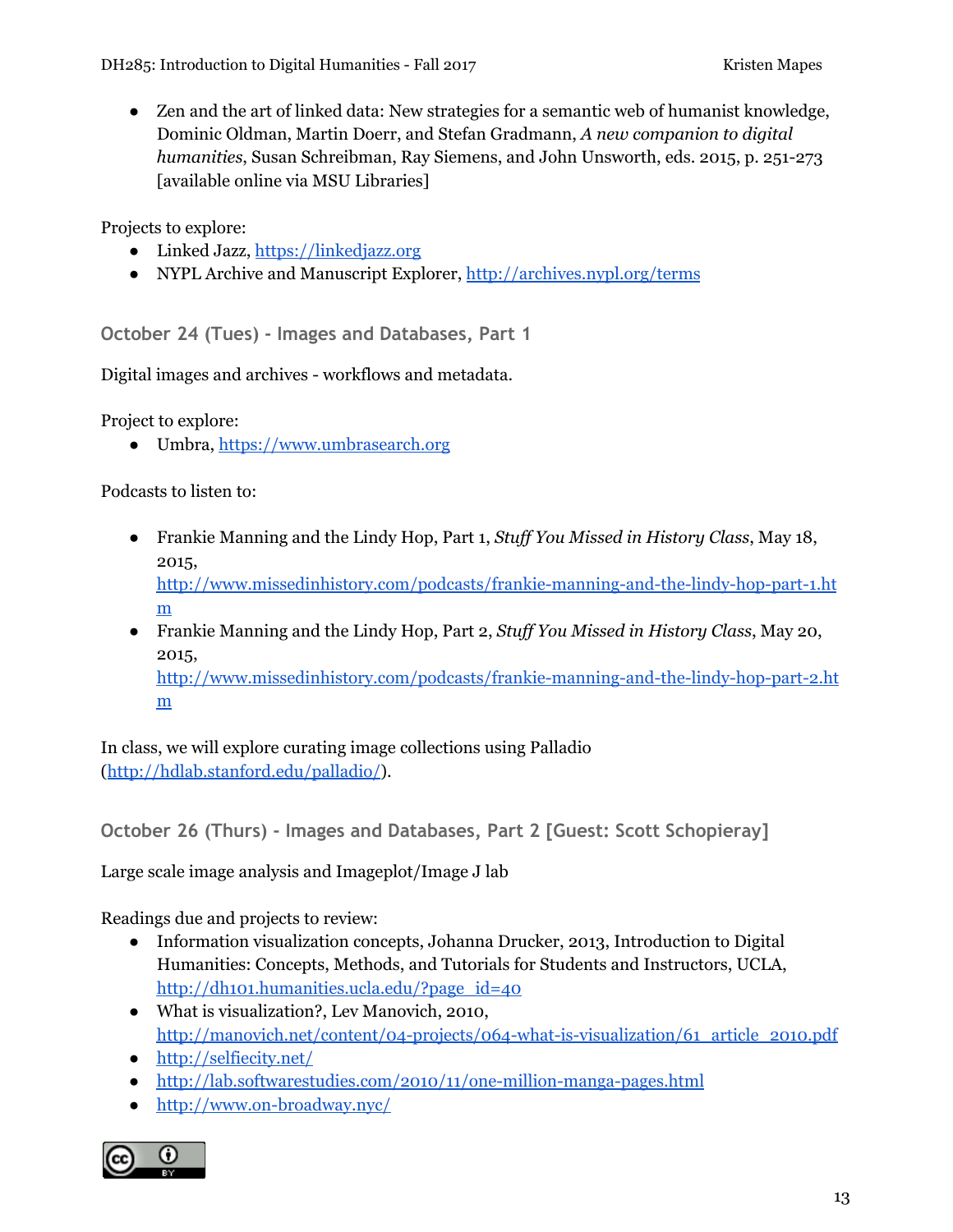● Robots Reading Vogue, <http://dh.library.yale.edu/projects/vogue/>

Videos to be analyzed in class (watch or skim if you get a chance):

- Moon Over Harlem, 1939 feature film, <https://archive.org/details/MoonoverHarlem>
- Bessie Smith in St Louis Blues, 1929 clip, <https://www.youtube.com/watch?v=Rn076CUZCc8>

**October 31 (Tues) - Text, Part 3: Topic Modeling**

#### **Assignments due:** Project Critique 3, Project Proposal

Readings due:

● Topic modeling: A basic introduction, Megan R. Brett, Journal of Digital Humanities 2.1, 2012,

[http://journalofdigitalhumanities.org/2-1/topic-modeling-a-basic-introduction-by-megan](http://journalofdigitalhumanities.org/2-1/topic-modeling-a-basic-introduction-by-megan-r-brett/)[r-brett/](http://journalofdigitalhumanities.org/2-1/topic-modeling-a-basic-introduction-by-megan-r-brett/)

- Very basic strategies for interpreting results from Topic Modeling Tool, Miriam Posner and Andy Wallace, 2012, [http://miriamposner.com/blog/very-basic-strategies-for-interpreting-results-from-the-topi](http://miriamposner.com/blog/very-basic-strategies-for-interpreting-results-from-the-topic-modeling-tool/) [c-modeling-tool/](http://miriamposner.com/blog/very-basic-strategies-for-interpreting-results-from-the-topic-modeling-tool/)
- What can topic models of PMLA teach us about the history of literary scholarship?, Andrew Goldstone and Ted Underwood, *Journal of Digital Humanities* 2.1, 2012, [http://journalofdigitalhumanities.org/2-1/what-can-topic-models-of-pmla-teach-us-by-ted](http://journalofdigitalhumanities.org/2-1/what-can-topic-models-of-pmla-teach-us-by-ted-underwood-and-andrew-goldstone/) [-underwood-and-andrew-goldstone/](http://journalofdigitalhumanities.org/2-1/what-can-topic-models-of-pmla-teach-us-by-ted-underwood-and-andrew-goldstone/) [be sure to click through to Figure 1, a browsable interactive network of topics]

Projects to review/explore:

● InPhO Topic Explorer, <http://inphodata.cogs.indiana.edu/>

In class, we will explore corpus creation with Zotero ([https://www.zotero.org](https://www.zotero.org/)) and topic modeling with Topic Modeling Tool.

**November 2 (Thurs) - Crowdsourcing**

Readings due:

- Concepts, theories, and cases of crowdsourcing, Daren C. Brabham, *Crowdsourcing*, MIT Press, 2013, p. 1-10, 24-40 [available via MSU Libraries as an ebook, <http://catalog.lib.msu.edu/record=b10326633~S39a>]
- Crowdsourcing in the digital humanities, Melissa Terras, *A New Companion to Digital Humanities*, 2nd Edition, Edited by Susan Schreibman, Ray Siemens, John Unsworth, 2016, p. 420-438 [available via MSU Libraries as an ebook, [http://catalog.lib.msu.edu/record=b11860138~S39a\]](http://catalog.lib.msu.edu/record=b11860138~S39a)

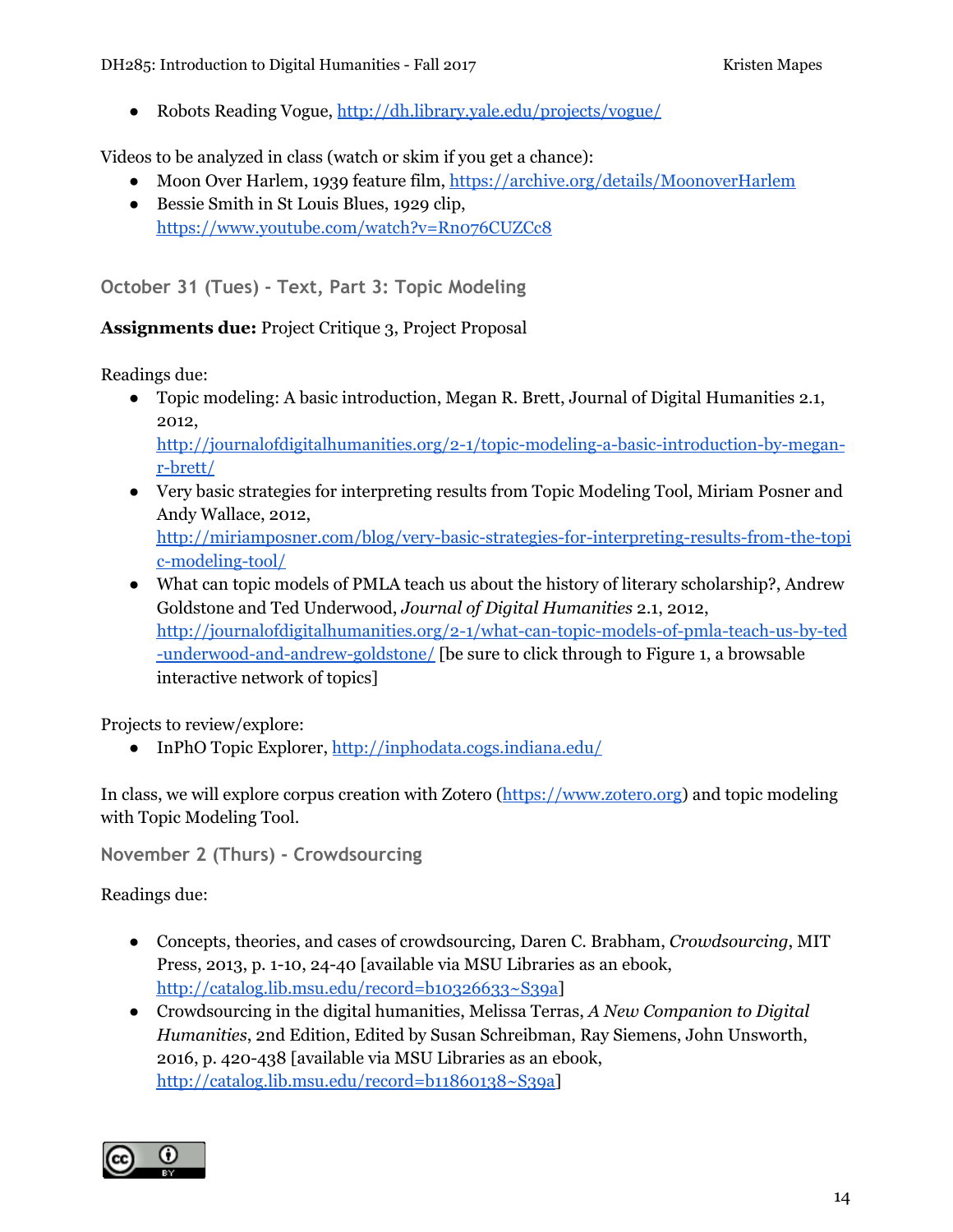Projects to explore:

- What's on the Menu, [http://menus.nypl.org](http://menus.nypl.org/)
- Apollo Theater Cards, <https://transcription.si.edu/project/8821>

In class, we will explore crowdsourcing by looking at Zooniverse ([https://www.zooniverse.org](https://www.zooniverse.org/)), Omeka [\(http://omeka.org](http://omeka.org/)) and Scripto (<http://scripto.org/omeka/>).

**November 7 (Tues) Digital Humanities Introduction and History, Part 2**

There will be a discussion of a recent debate in the world of DH. Please read the following 2 articles and select 1 additional interview article to read. *Before* class, post a few sentences in the #readingdiscussion channel of Slack summing up some of the key points from the article you read. Also, read the summaries of your classmates. This way, the discussion can be enriched by the breadth of voices in this conversation about what DH is.

Readings due (everyone):

- Neoliberal tools (and archives): A political history of digital humanities, by Daniel Allington, Sarah Brouillette, and David Golumbia, *The LA Review of Books*, 2016, [https://lareviewofbooks.org/article/neoliberal-tools-archives-political-history-digital-hum](https://lareviewofbooks.org/article/neoliberal-tools-archives-political-history-digital-humanities/) [anities/](https://lareviewofbooks.org/article/neoliberal-tools-archives-political-history-digital-humanities/)
- Digital humanities in other contexts, Roopika Risam, 2016, <http://roopikarisam.com/uncategorized/digital-humanities-in-other-contexts/>
- The LA Review of Books did a series of interviews with researchers in DH. Select one to read. For background, see the landing page for this series, which includes a brief introduction ([https://lareviewofbooks.org/feature/the-digital-in-the-humanities\)](https://lareviewofbooks.org/feature/the-digital-in-the-humanities). The interviewees are:
	- Franco Moretti
	- Alexander Galloway
	- Laura Mandell
	- Richard Jean So
	- Bethany Nowviskie
	- Marisa Parham
	- Pamela Fletcher
	- David Golumbia
	- Sharon M. Leon
	- Jessica Marie Johnson
	- Ted Underwood

**November 9 (Thurs) - Annotation**

#### **Assignment due:** Project critique 4

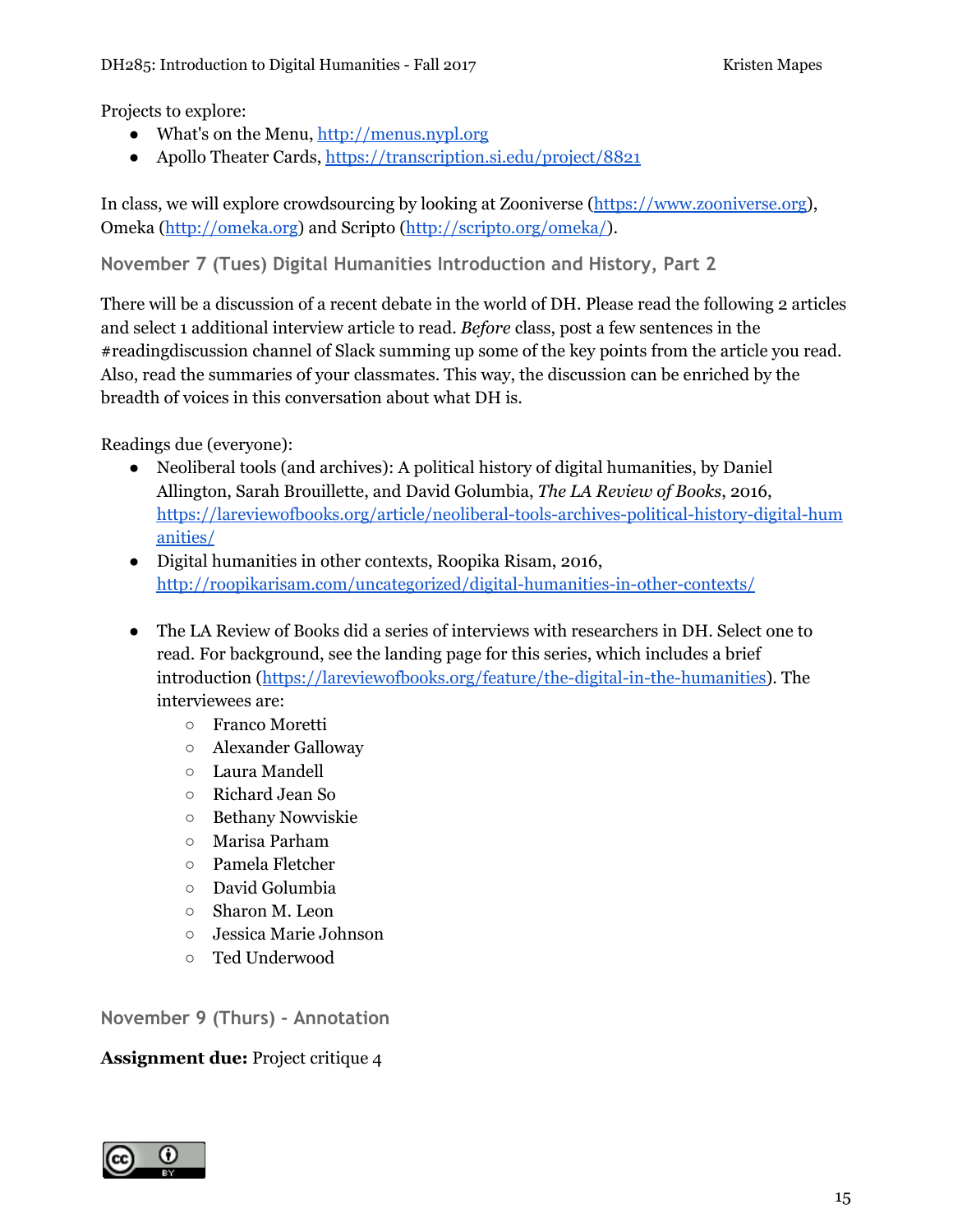In class, we will explore annotation using Hypothesis [\(https://web.hypothes.is](https://web.hypothes.is/)), Omeka ([http://omeka.org](http://omeka.org/)) and Neatline [\(http://neatline.org](http://neatline.org/)).

**November 14 (Tues) - Work on Projects**

Project to explore:

● The Roaring Twenties, <http://vectorsdev.usc.edu/NYCsound/777b.html>

**November 16 (Thurs) - Work on Projects [Virtual Guest: Erin White]**

#### **Assignment due:** Revised project proposal

Before class:

• Review the Mapping the Second Ku Klux Klan project [\(https://labs.library.vcu.edu/klan\)](https://labs.library.vcu.edu/klan) and come up with one question to ask Erin White about it. Post your question in the #readingsdiscussion channel in Slack before class.

During class:

- We will skype in Erin White from Virginia Commonwealth University and the Mapping the Second KKK project for thirty minutes to learn about the history of the project and a look behind the scenes and to ask questions.
- Then, we will have time to work on your final projects for the rest of class.

```
November 21 (Tues) - Work on Projects
```
**November 28 (Tues) - Exam Review [Virtual Guest: Dorothy J. Berry]**

Before class:

• Review Umbra Search [\(https://www.umbrasearch.org\)](https://www.umbrasearch.org/) and come up with one question to ask Dorothy Berry about it. Post your question in the #readingsdiscussion channel in Slack before class.

During class:

- We will skype in Dorothy J. Berry from University of Minnesota and Umbra Search for thirty minutes to learn about Umbra Search behind the scenes and to ask questions.
- Then, we will review for the exam and fill out a Project Evaluation ([http://go.cal.msu.edu/dhprojectevaltemplate\)](http://go.cal.msu.edu/dhprojectevaltemplate) for a digital project together.

**November 30 (Thurs) - Exam [Location: Main Library, Red Cedar Computer Lab, 2W]**

**December 5 (Tues) - Work on Projects**

**December 7 (Thurs) - Work on Projects**

**Assignment due:** Draft project presentation

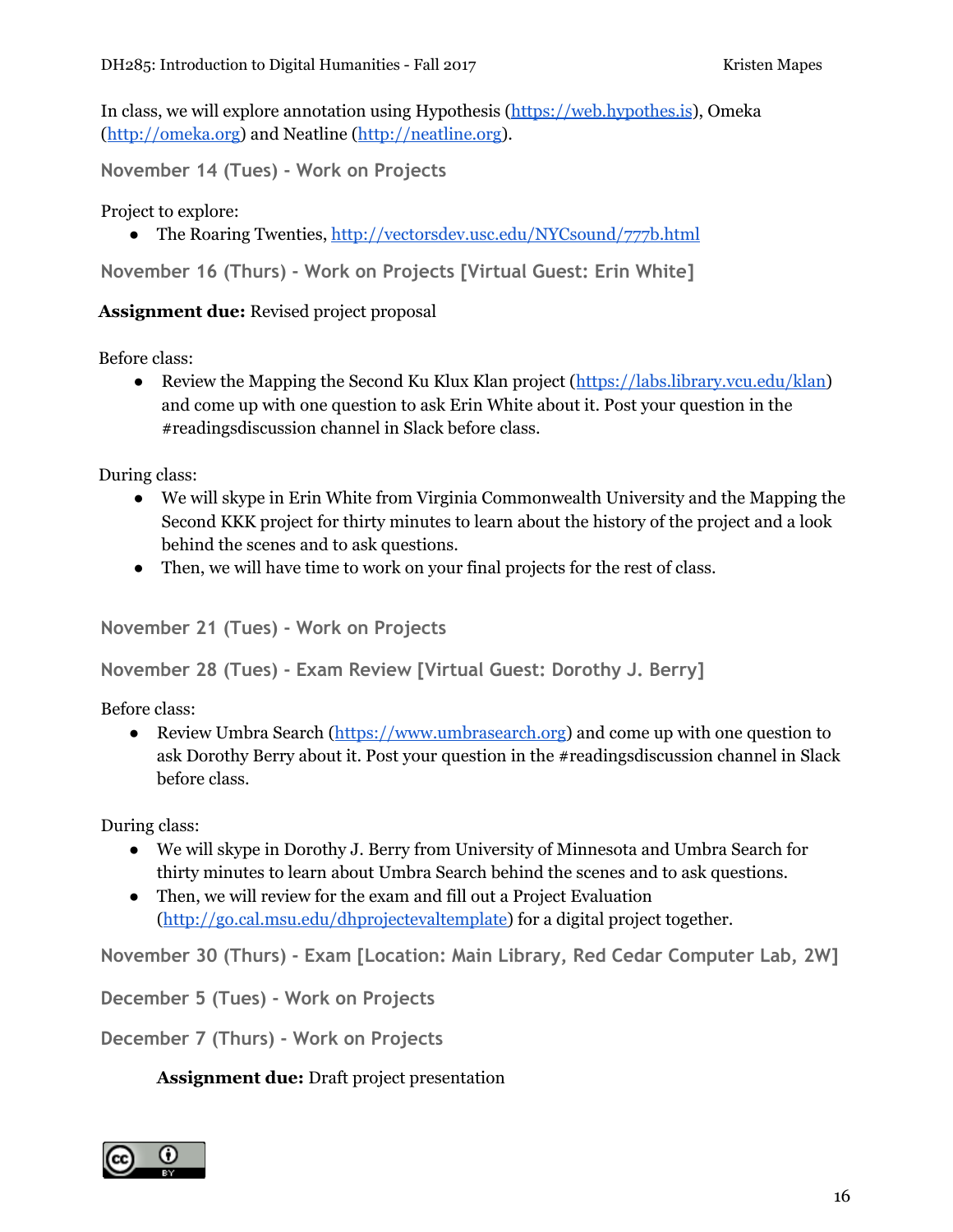# **Final Exam Week - Project Presentations and Class Wrap Up**

### **Assignments due:** Final project presentation Final Project [due on Friday, December 15, 10:00am]